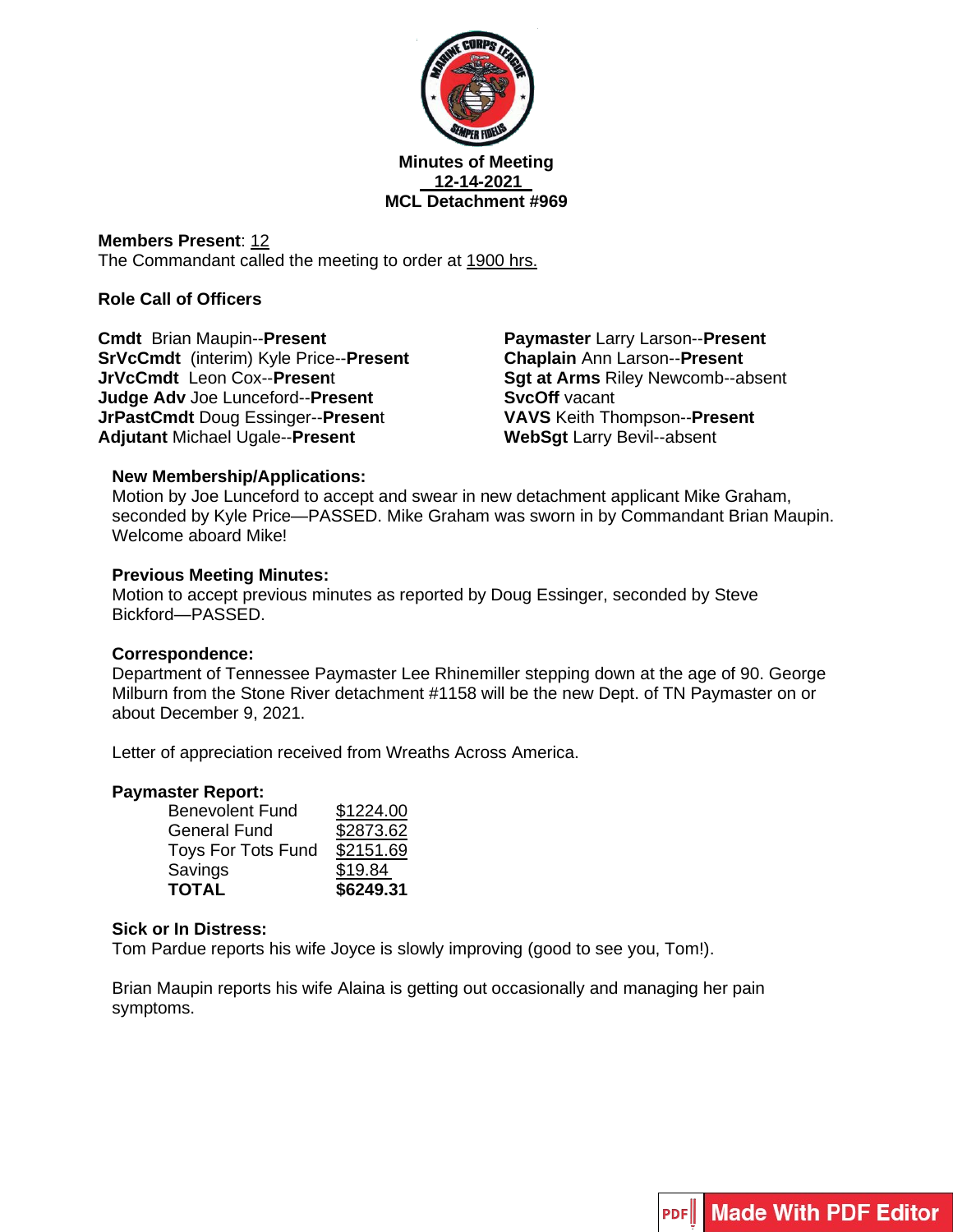#### **Minutes of Meeting 12-14-2021 MCL Detachment #969**

## **Officer Reports:**

## -**Cmdt:**

12/16/2021 @ 1115 hrs the detachment will present award certificates (and an award bracelet for the top-performing Cadet Commandant) to the Daniel Boone High School JROTC for their accomplishments this year.

## -**SrVc:**

Nothing to report (NTR).

# -**JrVc:**

NTR

## -**JA:**

Work on reviewing/amending the detachment bylaws will be deferred until the new year to allow more time for the state bylaws to be finalized and made available.

## -**JrPast Cmdt:**

Deferred to Unfinished Business.

#### -**Adj:** NTR

-**Sgt Arms**: Absent, NTR.

-**VAVS:** Deferred to New Business.

-**Chaplain:** NTR

**Standing Committees:**

**-T4T:**  NTR

**-Donations:** NTR

## **-Fundraising:**

Motion by Doug Essinger to research selling the 3 detachment-owned M1 Garand rifles, seconded by Joe Lunceford—PASSED.

## **-Recruiting and Retention:**

All detachment members please keep looking out for and contacting new recruits.

## **Special Committees:**

## **-Rose Program:**

Approximately 150 roses on hand.